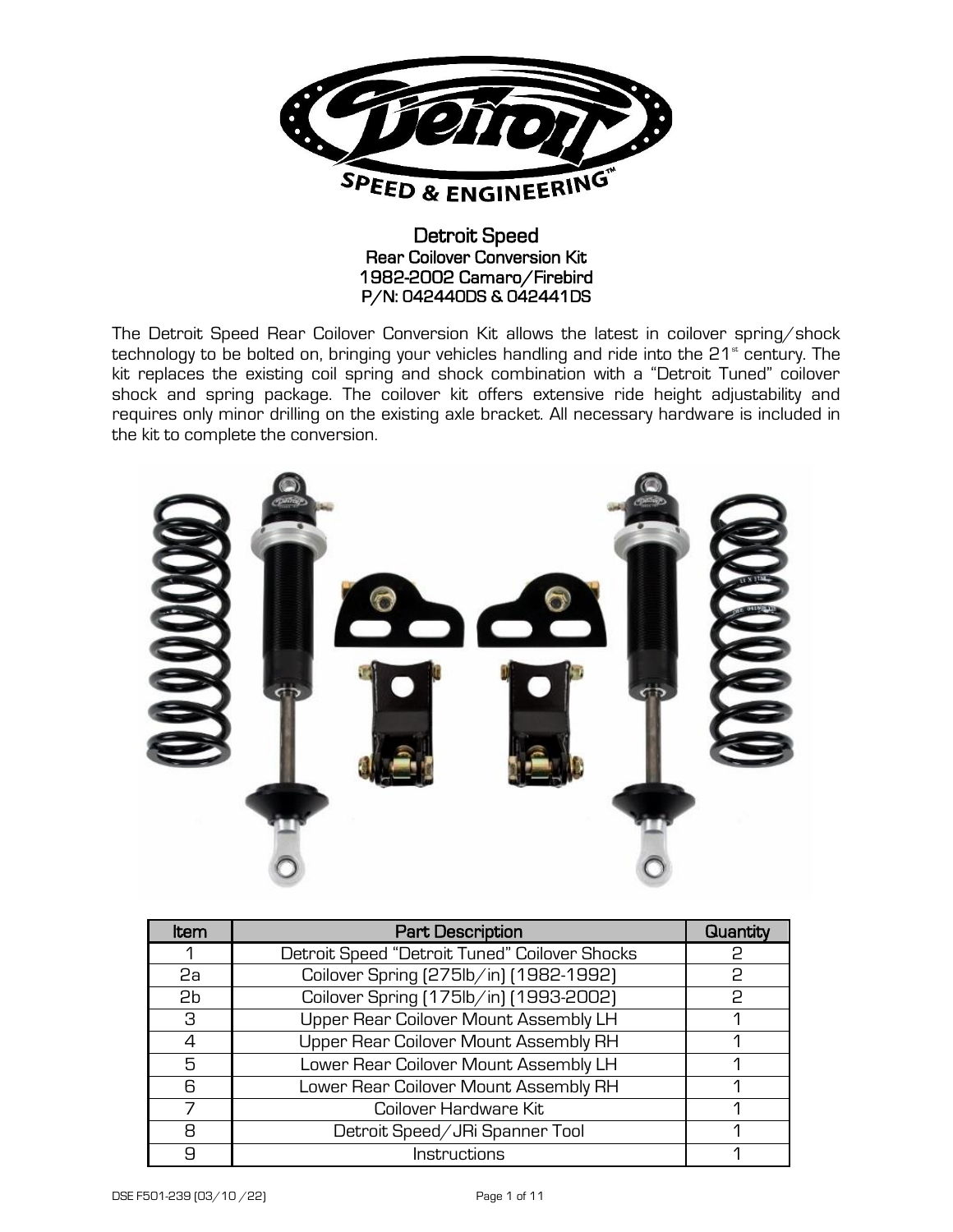| Hardware Checklist - Detroit Speed Rear Coilover Conversion Kit |                                                   |          |              |  |
|-----------------------------------------------------------------|---------------------------------------------------|----------|--------------|--|
| Item                                                            | Description                                       | Quantity | <b>Check</b> |  |
| 1                                                               | 1/2"-20 x 2-1/2" L Hex Head Bolt                  | P        |              |  |
| 2                                                               | 1/2"-20 x 2-1/4" L Hex Head Bolt                  | P        |              |  |
| 3                                                               | 1/2"-20 x 1-1/4" L Socket Head Bolt               | P        |              |  |
| 4                                                               | $1/2$ "-20 Nylock Nut                             | 6        |              |  |
| 5                                                               | 1/2"-20 Nylock Jam Nut                            | P        |              |  |
| 6                                                               | 1/2" SAE Flat Washer                              | 6        |              |  |
|                                                                 | 1/2" SAE Extra Thick Flat Washer                  | 2        |              |  |
| 8                                                               | 1/2" AN Washer                                    | P        |              |  |
| 9                                                               | $3/8$ "-24 x 3" L Hex Head Bolt                   | P        |              |  |
| 10                                                              | 3/8"-24 Nylock Nut                                | P        |              |  |
| 11                                                              | 3/8" SAE Flat Washer                              | 4        |              |  |
| 12                                                              | $3/4$ " OD x $1/2$ " ID x $1/2$ " L Steel Bushing | 4        |              |  |

| <b>Fastener Torque Specifications</b>      |                 |  |  |
|--------------------------------------------|-----------------|--|--|
| Application                                | Torque (ft-lbs) |  |  |
| Upper Coilover Bracket Mounting Nuts       | 50              |  |  |
| <b>Upper Shock Mounting Bolts</b>          | 60              |  |  |
| 1/2" Lower Coilover Bracket Mounting Bolts | 65              |  |  |
| 3/8" Lower Coilover Bracket Mounting Bolts | RN.             |  |  |
| Lower Shock Mounting Bolts                 | 50              |  |  |

#### Installation:

- 1. To begin installation, chock the front wheels and loosen the rear lug nuts. Raise and support the rear of the vehicle with jack stands under the frame. Remove the rear wheels.
- 2. Remove the rear sway bar. Remove the bolts from the lower trailing arms at the rear axle so they can drop down away from the rear axle.
- 3. Support the rear axle and remove the factory shocks and springs from the vehicle. CAUTION: The springs may be under pressure and may require the use of a spring compressor.
- 4. Before installing the coilover mounts, identify which are for the left and right hand side of the vehicle (Figure 1 and 2).



Figure 1 – LH Coilover Mounts Figure 2 – RH Coilover Mounts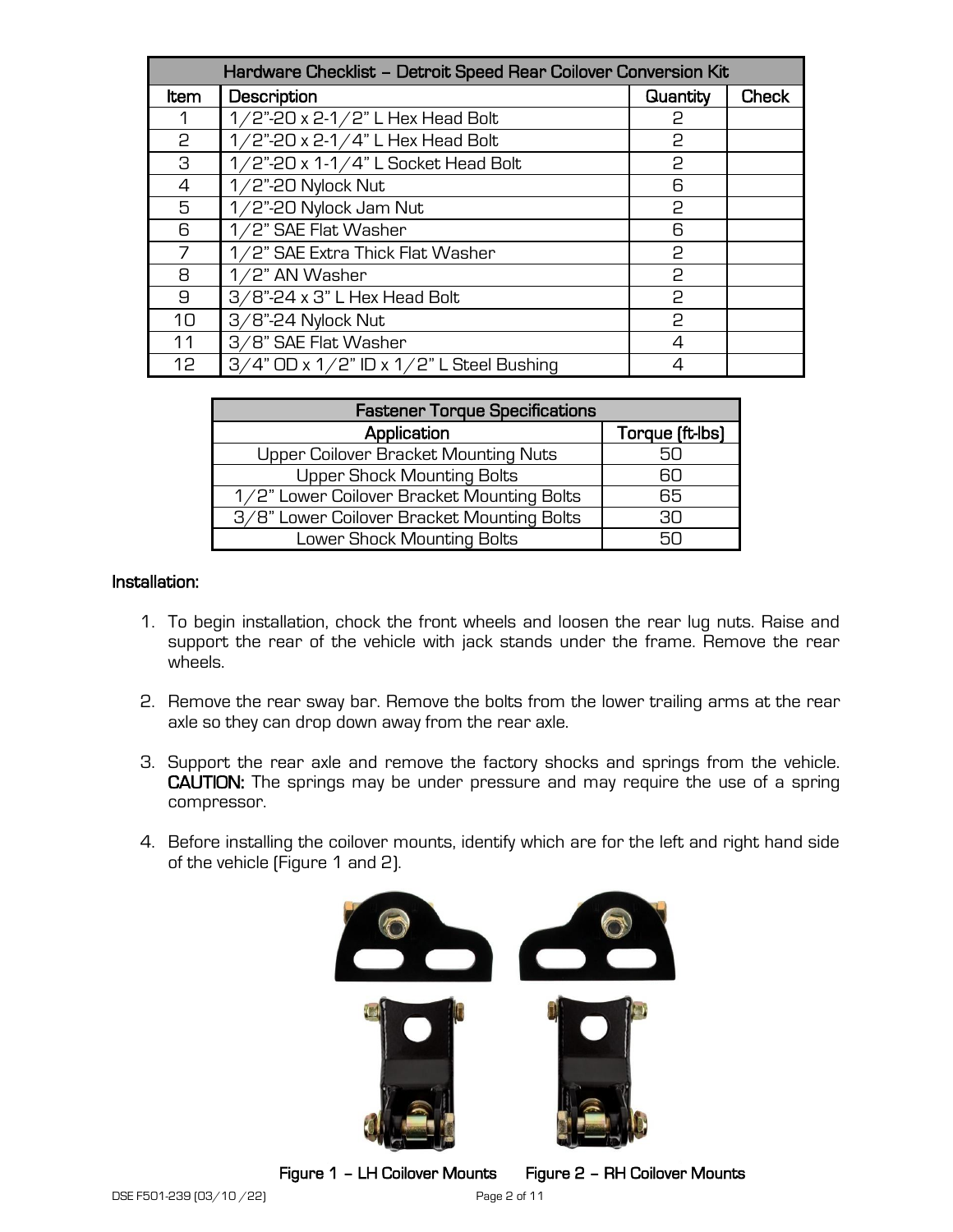5. Position the correct lower coilover mount on the axle bracket that was used for the factory lower shock mount. NOTE: You may need to use a rubber mallet to tap the bracket so it seats tightly against the axle bracket. Use the  $1/2$ "-20 x  $1-1/4$ " L Socket Head Bolt and hardware to hold the bracket in place. Do not tighten at this point. It will be necessary to drill a hole through the side of this bracket to install the lower coilover mount. Using the coilover mount as a template scribe a hole on the axle bracket (Figure 3).



Figure 3 – Lower Coilover Mount

6. Remove the lower coilover mount and mark the center point of the scribed hole. Drill a 3/8" hole through the factory axle bracket (Figure 4).



Figure 4 – Drill Factory Axle Bracket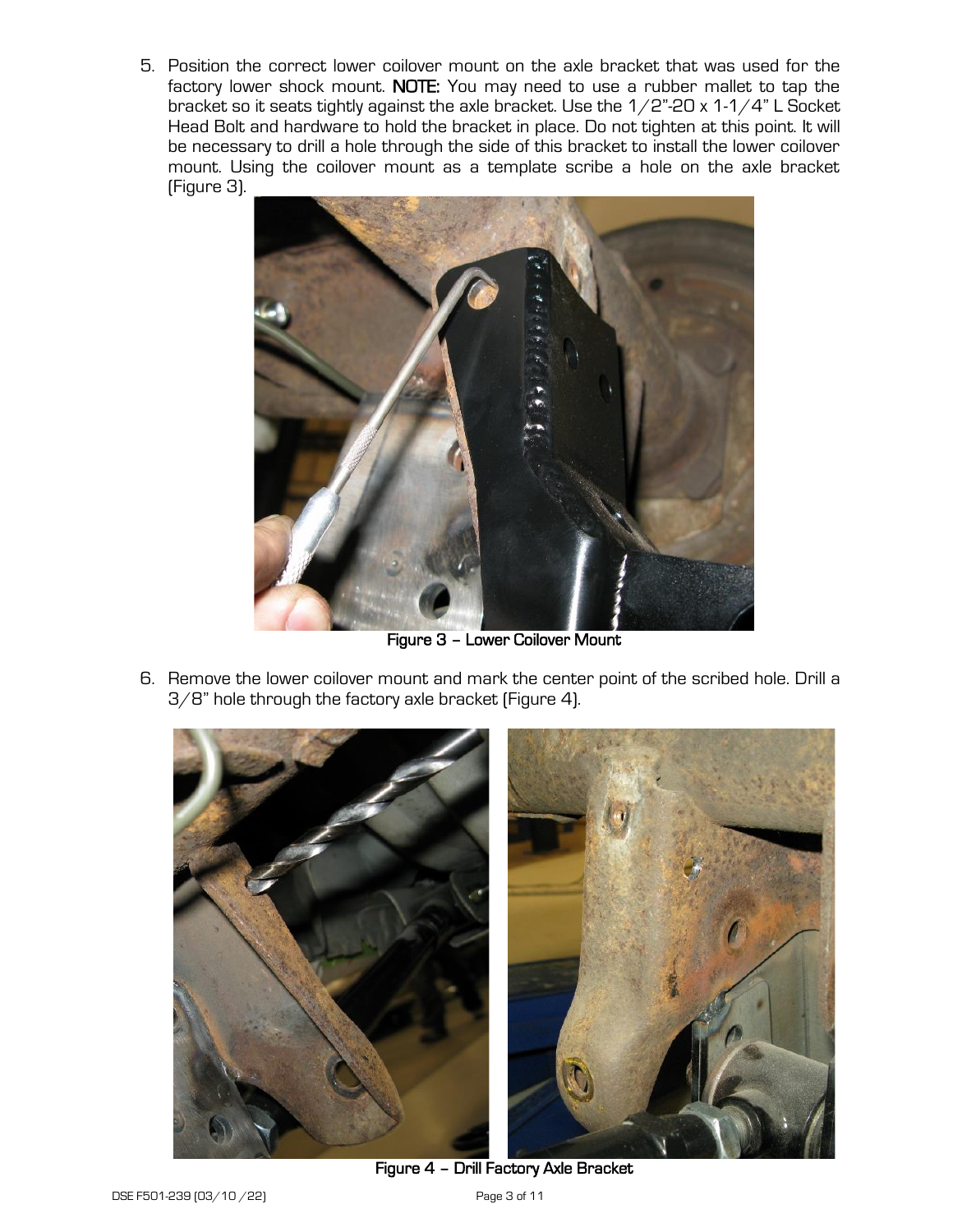7. Use the provided 3/8"-24 x 3" L hex head bolt, Nylock nut and washers to install the lower coilover mount (Figure 5). NOTE: The 3/8" bolt should have a 3/8" washer on the bolt head side and on the Nylock nut side of the bolt.



Figure 5 – Lower Coilover Mount

8. Install the provided  $1/2$ "-20 x 1-1/4" L socket head bolt and  $1/2$ " AN washer through the slotted hole in the lower coilover bracket (Figure 6) and through the axle bracket. Install the 1/2"-20 Nylock nut and washer onto the bolt on the back side of the axle bracket and tighten.



Figure 6 – Lower Coilover Bracket

- 9. Torque the  $3/8$ " hardware to 30 ft-lbs. and the  $1/2$ " hardware to 65 ft-lbs.
- 10.Repeat steps 4 through 9 for the opposite side of the vehicle.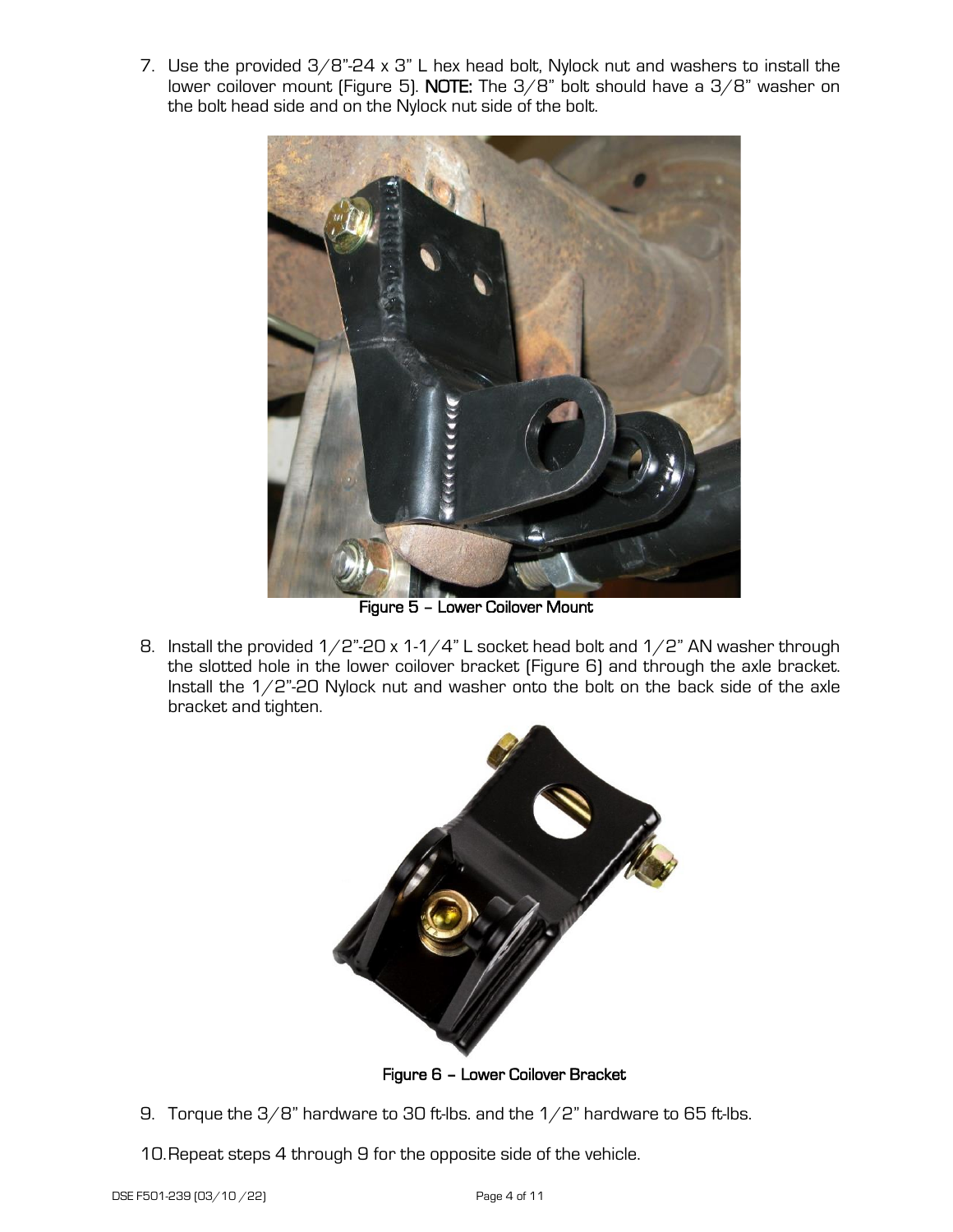11.Assemble the coilover shock and spring at this time.

Remove the upper spring seat from the retaining ring using a rubber hammer and moving it down off the upper shock mount (Figure 7). Remove the retaining ring from the upper shock mount and pass the upper spring seat over the upper shock mount (Figure 8). Slide the coilover spring over the top of the upper shock mount. Install the upper spring seat back over the top of the upper shock mount and re-install the retaining ring back onto the upper shock mount. Press the upper spring seat up onto the retaining ring so it locks in place.







Figure 7 – Remove Upper Spring Seat Figure 8 – Spring Seat & Retaining Ring

12.Once the coilover shock and spring is assembled, install the upper coilover mount on the coilover shock. Use the provided  $1/2$ "-20 x 2-1/2" L hex head bolt and the  $3/4$ " x 1/2" L steel bushing. Make sure the bolt head is facing in the correct direction and slide it through the upper coilover mount and through the body side upper shock eyelet. (Figure 9 on the next page). NOTE: The shock monoball should be in between the welded tube on the bracketry and the floating spacer.



Figure 9 – Pre-assemble Shock

- 13. Using anti-seize on the threads of the bolt, install the  $1/2$ "-20 Nylock nut and washer onto the  $1/2$ "-20 upper shock bolt. We do recommend that you torque the upper shock bolt at this time to 60 ft.-lbs. as you may not be able to access it once it is installed in the vehicle. NOTE: If you are using the remote canister double adjustable coilover shocks, make sure the hose is facing the flat side of the upper coilover mount so the hose will point towards the rear of the vehicle.
- 14.Repeat steps 12 and 13 for the other coilover shock.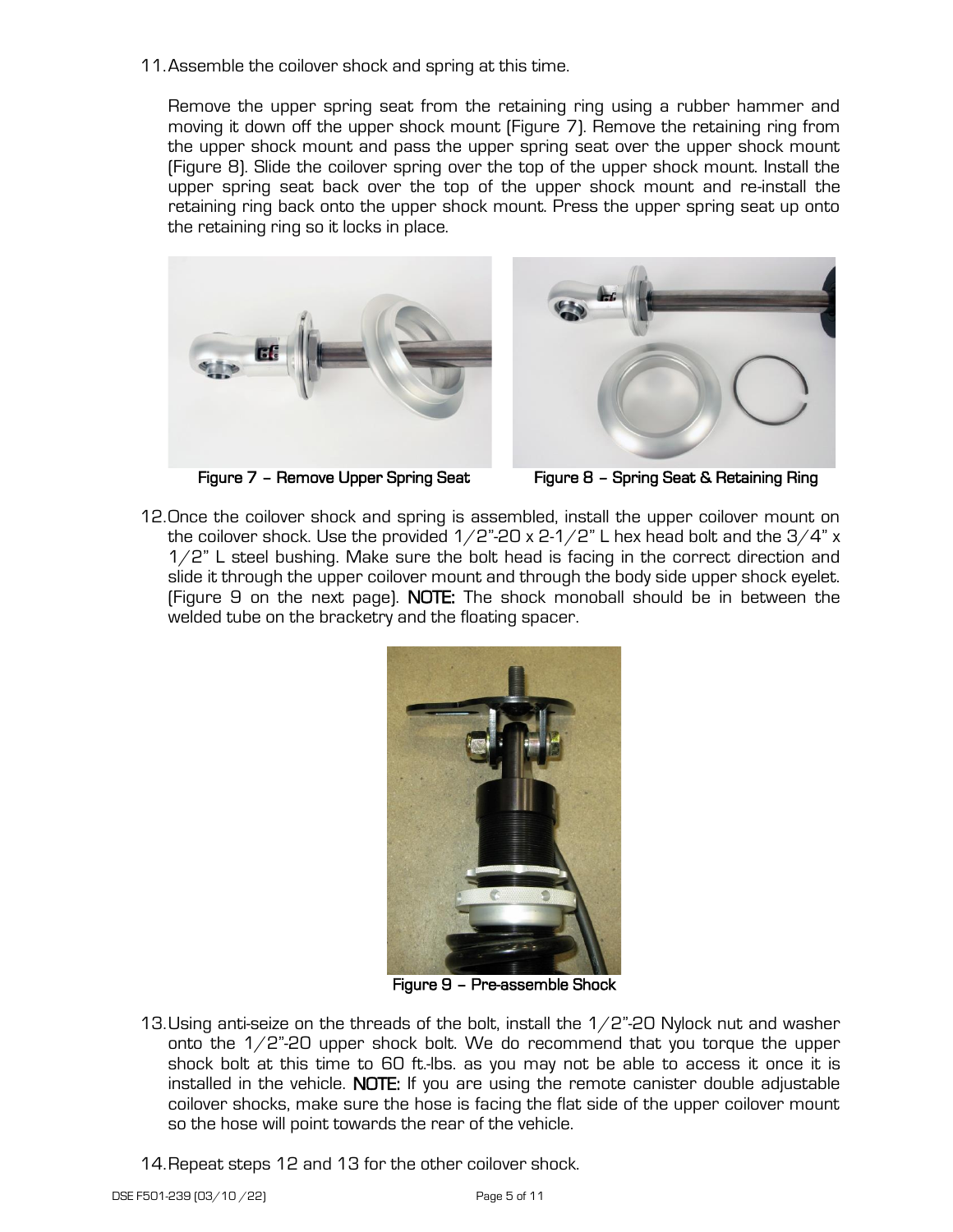15.Determine the LH and RH upper coilover mount (Figure 1 and 2) and install the correct assembly into the vehicle. Install the coilover shock and mount assembly into the vehicle through the factory shock location (Figure 10). The upper coilover mount should fit the contour of the vehicle in front of the factory coil spring perch. From the inside of the vehicle, thread the  $1/2$ "-20 Nylock nut and  $1/2$ " extra thick flat washer onto the upper coilover mount and torque the nut to 50 ft.-lbs. Repeat this step for the opposite side of the vehicle.



 $\begin{array}{c} \hline \end{array}$ Figure 10 – Remote Canister Shock Shown

- 16.With all of the coilover shock mounts installed and the coilover shocks mounted at the upper coilover mount, jack up the rear axle of the vehicle to line up the coilover shocks with the holes in the lower coilover mount. CAUTION: Make sure the coilover shocks are out of the way when jacking up the rear axle.
- 17.Attach the lower shock eyelet to the lower coilover mount using the provided 1/2"-20  $x$  2-1/4" L Hex Head Bolt with the  $3/4$ " x 1/2" L bushing. Use a floor jack to position the rear-end height so the bolts line up. The bolt should go in from the inboard side of the lower coilover mount and use the  $1/2$ " Nylock jam nut and washer using anti-seize on the threads of the bolt. The shock monoball should be in between the welded tube on the bracketry and the floating spacer. (Figure 11). Repeat for the opposite side of the vehicle. NOTE: If you are using the double adjustable shocks, keep the adjustment window facing forward of the axle for adjustment.



Figure 11 – Lower Shock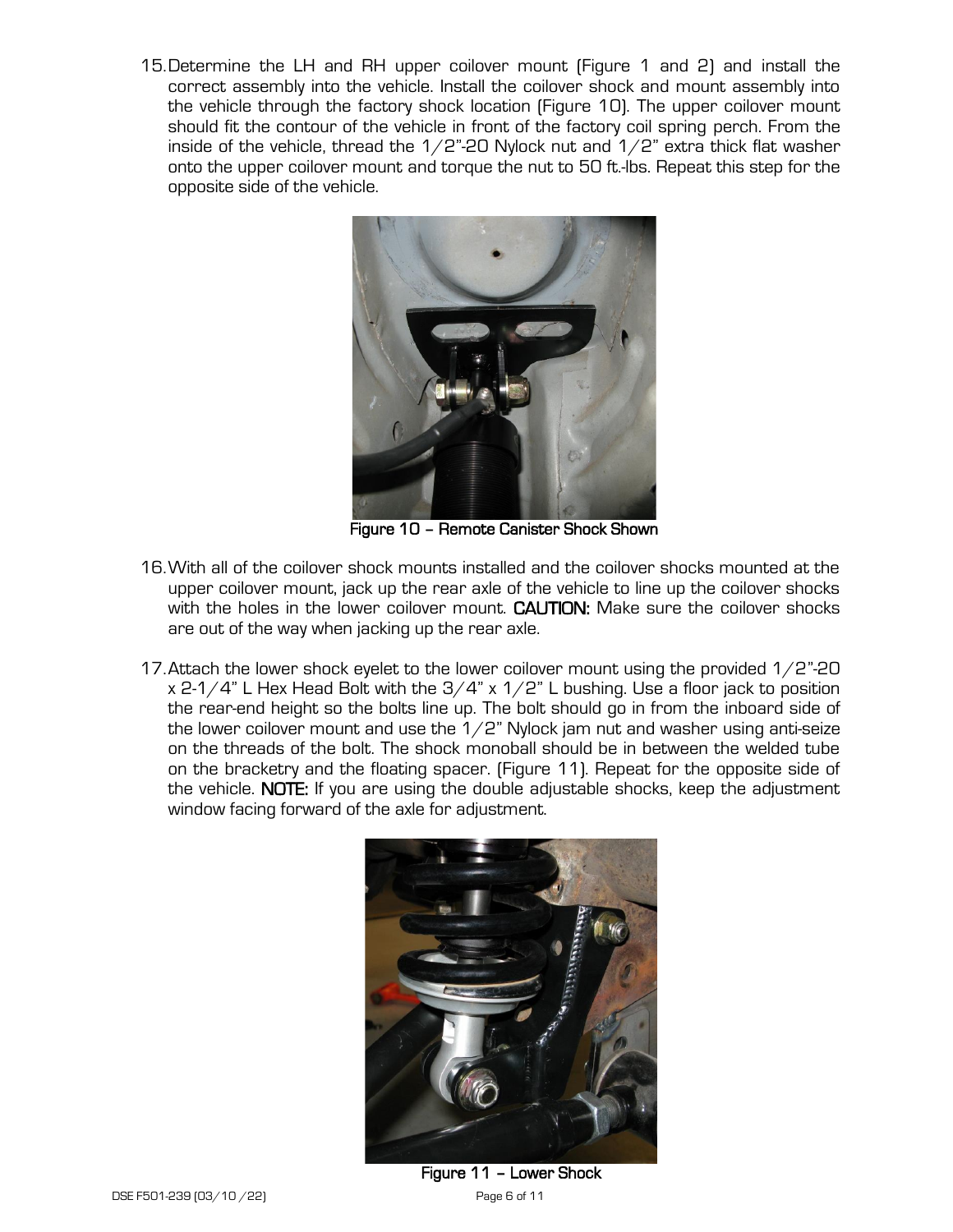- 18. Torque the lower  $1/2$ "-20 shock bolts to 50 ft-lbs.
- 19.Thread the coilover adjusting nut down until there is some tension on the spring. Once tension is reached, turn the nut an additional three to four turns. Ride height will be adjusted later as this is simply a starting point. DSE recommends cleaning the threads of the shock. Once the threads are clean, DSE recommends applying dry bicycle chain lube to the threads of the shock body before adjusting the spanner nut and compressing the coilover spring. Allow the chain lube to dry before adjusting the spanner nut.
- 20.Re-install the trailing arms back into the rear axle brackets and torque to 75 ft.-lbs. Reinstall the rear sway bar back into the vehicle.
- 21.Re-install the rear wheels and torque to the manufacturer's recommended torque specs. Lower the vehicle to the ground.
- 22.Once the vehicle is set on the ground, settle the suspension by jouncing both the front and rear by hand by pressing down on the body. Check the ride height at this point and adjust as necessary by turning the coilover adjusting nut. Detroit Speed does include a Spanner Tool (P/N: 031060DS) to adjust ride height however if you have the adjustable coilover shocks, DSE does offer an Adjustment Tool available as P/N



Figure 12 – Detroit Speed Spanner & Adjustment Tools

- 23.Once the ride height has been adjusted properly, lock the spanner nut in place. If you have the non-adjustable coilover shocks, tighten the set screw in the spanner nut to the shock body. If you have the adjustable coilover shocks, tighten the lock ring to the spanner nut so they lock together in place.
- 24.The installation is now complete. If the upgrade was purchased for the Single Adjustable, Double Adjustable Shocks or the Double Adjustable Shocks w/Remote Canisters, refer to the appropriate sections below for adjustability.

### Detroit Speed Single Adjustable Shock Applications

To change from the recommended "Detroit Tuned" valving, adjustments can be made independently to the rebound setting. The rebound is controlled by the knob at the upper shock mount (Shock is mounted body side down). The knob rotates clockwise (+) to increase the damping and counterclockwise (-) to decrease the damping (Figure 13a on the next page).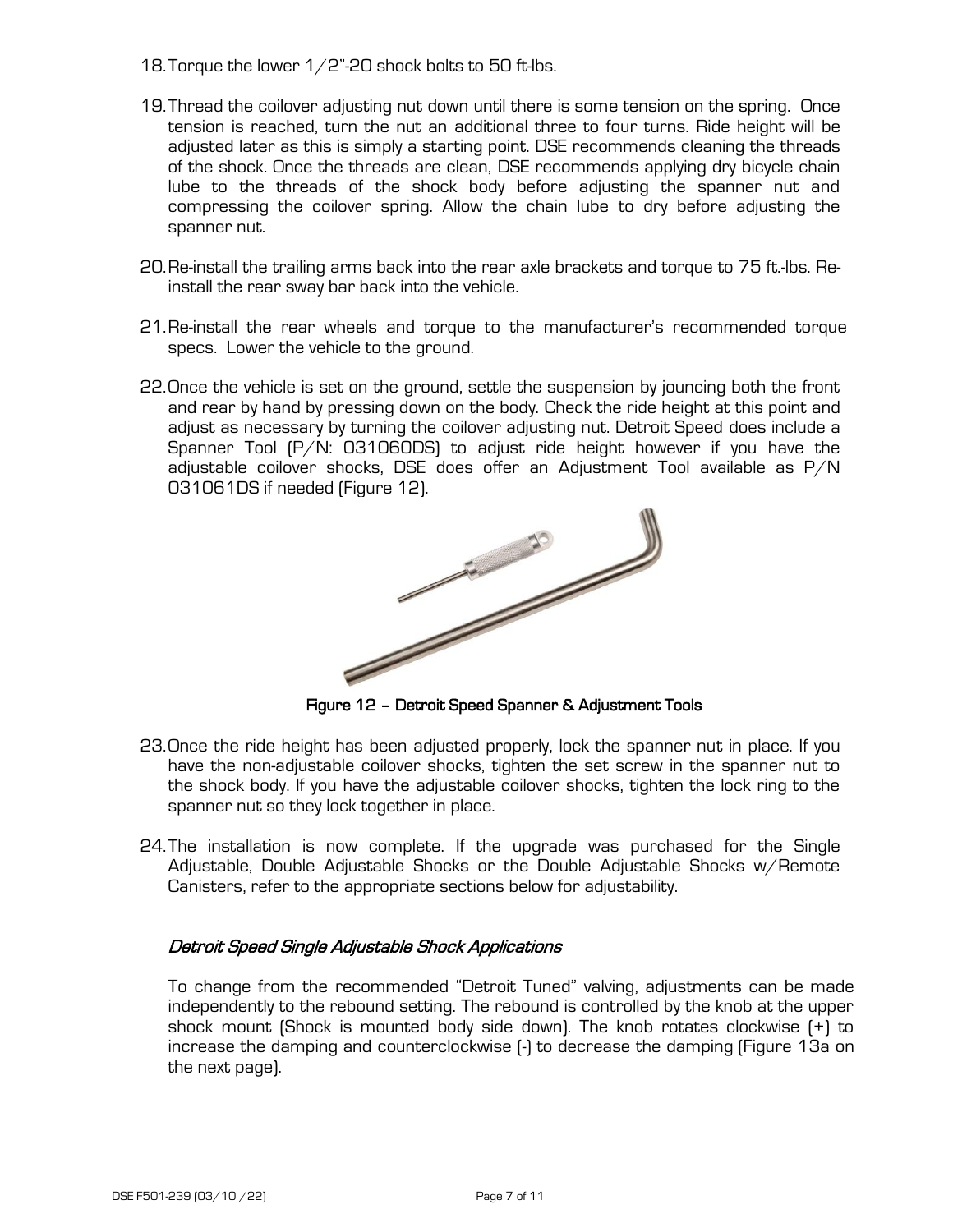

Figure 13a- Detroit Speed Single Adjustable Shocks

To return to the Detroit Speed recommended settings, turn the knob clockwise (+) to full damping. Once at full damping, turn counterclockwise (-) to reach the recommended settings. Refer to Figure 13b for the rebound settings.

> Rebound (Shaft Knob)……… 15 Open (counterclockwise, -) Figure 13b – Detroit Speed Recommended Settings

### Adjuster Operation



# • Adjuster (60-64 Clicks)

The low-speed adjuster is a "clicker" style adjuster meaning that its adjustment is measured by detents located inside the blue adjuster knob. There are 16 clicks per 1 revolution of the knob. It uses a right-hand thread in its operation which means as you increase low-speed, the adjuster will move up on the eyelet. The recommended change for an adjustment is 8 clicks at a time. The low-speed adjuster's reference position is full stiff (closed, or all the way up) and referred to -0  $\left(-0\right)$  = full stiff, -64 = full soft).

### • Tuning Notes

### o Racetrack

- For more grip, soften the damping.
- For increased platform control, stiffen the damping.

o Street

• For a more comfortable ride, soften the damping

### \*DO NOT FORCE KNOB WHEN IT STOPS TURNING, YOU MAY DAMAGE THE ADJUSTER AND INTERNAL HARDWARE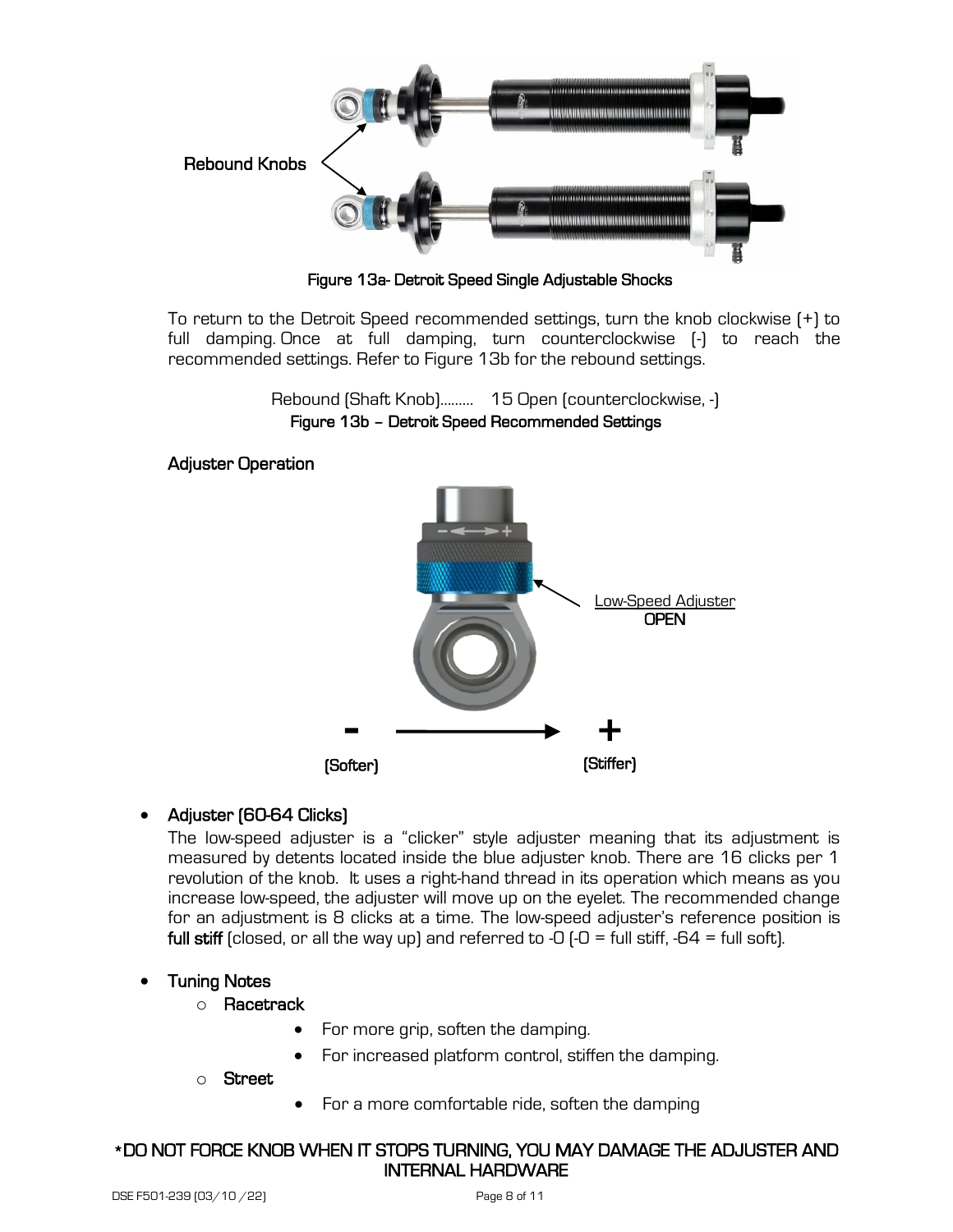## Detroit Speed Double Adjustable Shock Applications

To change from the recommended "Detroit Tuned" valving, adjustments can be made independently to both the high and low speed settings. The rebound is controlled by the sweepers at the upper shock mount. The sweepers rotate clockwise (+) to increase the damping and counterclockwise (-) to decrease the damping. The sweepers can be seen in Figure 14a.



Figure 14a – Detroit Speed Double Adjustable Shocks

When adjusting the low speed rebound start at full  $[+]$  position, when adjusting the high speed rebound start at full (-) position. To return to the Detroit Speed recommended settings turn the sweeper clockwise (+) to full damping for the low speed setting, and counterclockwise (-) to full damping for the high speed setting. Once at full damping, turn counterclockwise (-) for the low speed setting, and clockwise (+) for the high speed setting to reach the recommended settings. Refer to Figure 14b for recommended settings.

Low Speed Rebound (Sweeper)……… 15 sweeps (counterclockwise)(-) High Speed Rebound [Sweeper]……… 4 sweeps[clockwise](+) Figure 14b – Detroit Speed Recommended Settings

### Detroit Speed Double Adjustable Shocks w/Remote Canisters

To change from the recommended "Detroit Tuned" valving, adjustments can be made independently to both the high and low speed settings. The rebound is controlled by the sweepers at the upper shock mount. The sweepers rotate clockwise (+) to increase the damping and counterclockwise (-) to decrease the damping. Refer to Figure 15a.



Figure 15a – Detroit Speed Double Adjustable Shocks w/Remote Canister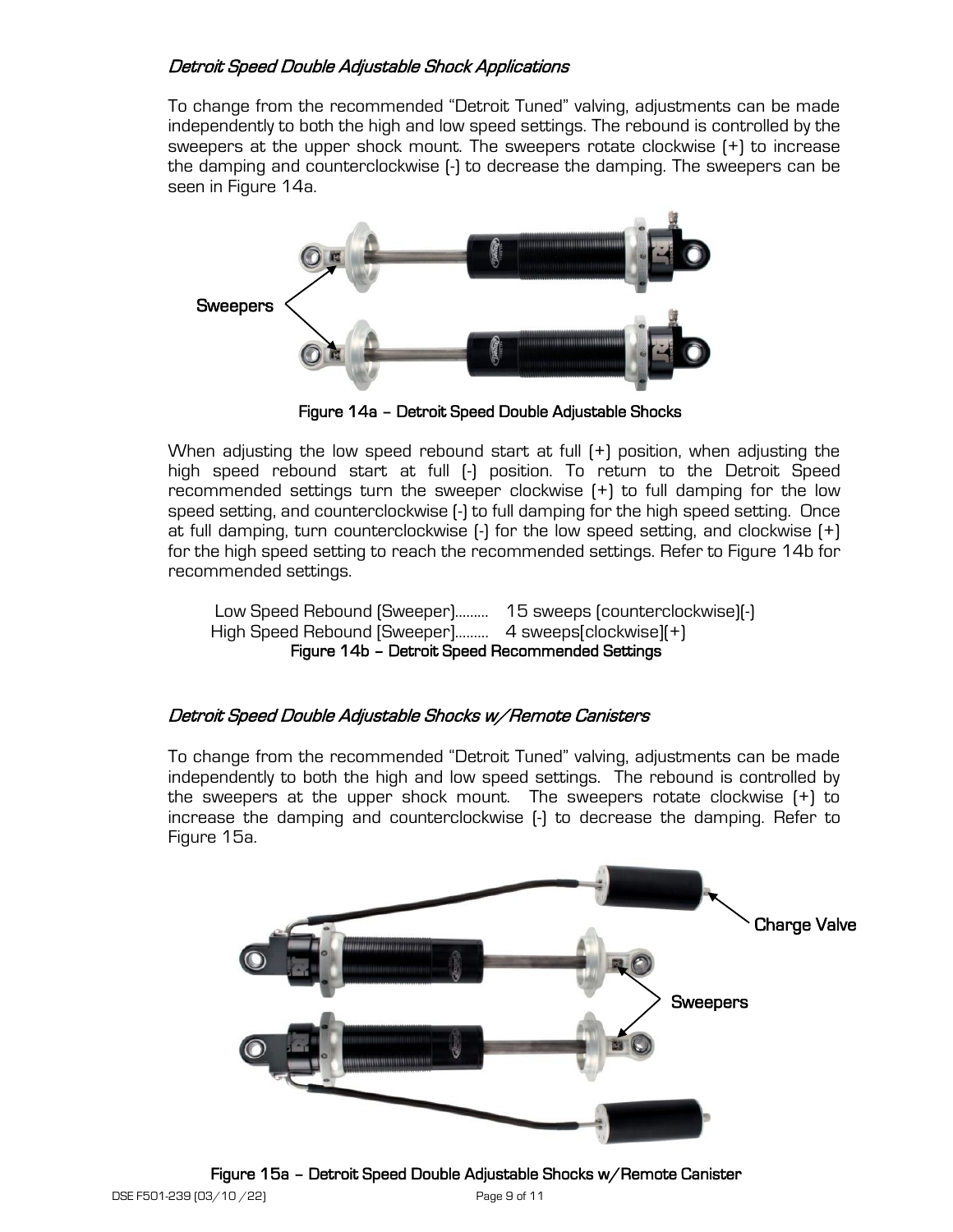When adjusting the low speed rebound start at full (+) position, when adjusting the high speed rebound start at full (-) position. To return to the Detroit Speed recommended settings turn the sweeper clockwise (+) to full damping for the low speed setting, and counterclockwise (-) to full damping for the high speed setting. Once at full damping, turn counterclockwise (-) for the low speed setting, and clockwise (+) for the high speed setting to reach the recommended settings. Refer to Figure 15b for recommended settings.



### • High-Speed Adjuster (12 Sweeps)

The high-speed adjuster is a "sweep" style adjuster meaning that its adjustment is measured by the location of the adjuster in the eyelet window. It uses a left-hand thread in its operation which means; as you increase high-speed, the adjuster will move down in the window\*. The high-speed adjuster's reference position is **full soft** and referred to as  $+0$  ( $+0$  = full soft,  $+12$  = full stiff).

### • Low-Speed Adjuster (25 Clicks)

The low-speed adjuster is a "clicker" style adjuster meaning that its adjustment is measured by detent grooves located inside the high-speed shaft. It uses a right-hand thread in its operation which means; as you increase low-speed, the adjuster will move up in the window. The low-speed adjuster's reference position is full stiff and referred to  $-0$  ( $-0$  = full stiff,  $-25$  = full soft).

#### \*The low-speed adjustment does not change when adjusting the high-speed.

To aid in the installation of the reservoirs, we also offer a set of Billet Aluminum Remote Canister Mounts. The canister mounts are available exclusively through Detroit Speed, P/N: 032102DS (Figure 16 on the next page).